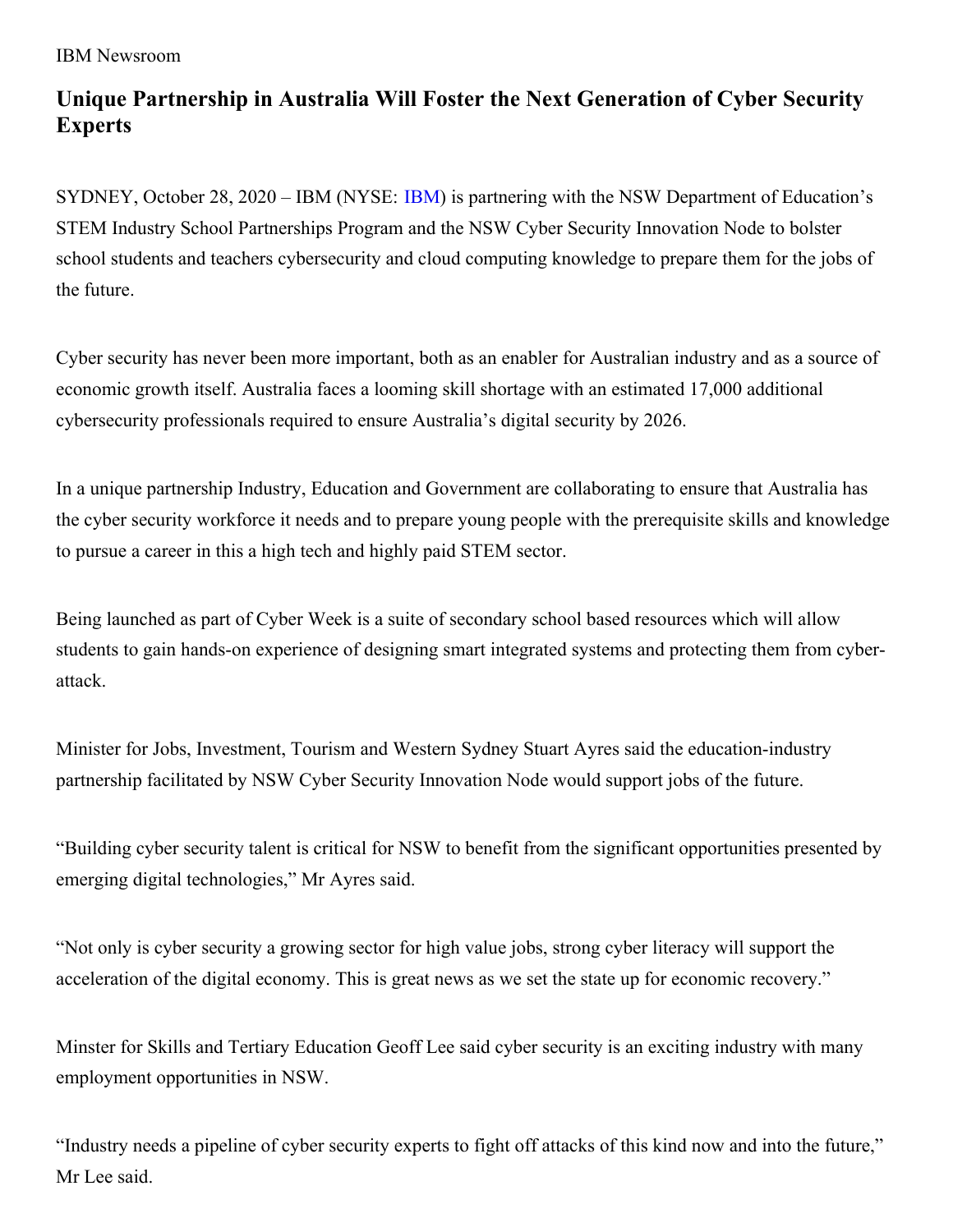"Partnerships like this with a world renowned employer, IBM, will deliver state of the art training for a workforce in rewarding and high paying careers."

Earlier this year IBM announced a partnership with the NSW Cyber Security Innovation Node to bolster existing 'cyber-STEM' workforce program with IBM's Open P-TECH platform. The platform helps students and teachers build knowledge on topics including cyber security and cloud computing through online digital courses where students earn 'digital badges' to add to their resumes.

IBM Corporate Social Responsibility Lead at IBM A/NZ, Jade Moffat said "Open P-TECH brings components of the P-TECH program for free to a larger audience beyond the 267 P-TECH schools globally and is a response to the growing need for emerging technology-related roles in areas such as such as cyber security, where flexible and relevant credentials and skills are paramount."

Also being released in the coming weeks is the iTeachSTEM website which has a range of cyber security resources designed to enrich and engage students. These resources are aligned to the NSW iSTEM curriculum and the team are working on cyber security activities and a new Cyber Security Elective Module to be delivered in the over 300 schools in NSW that deliver iSTEM.

"Occupations in STEM fields such as cyber security are growing faster than most other career fields across the world, and really pervades every part of our lives. In order for Australia to thrive in a post COVID world we need more students developing the future-focused STEM skills in these emerging fields" said Dr Sleap (Project Leader STEM Industry School Partnerships Program).

'I am very proud to be part of a team from Industry, Education and Government who have developed the collaborative eco-system required to tackle the complex problem of future workforce development in Cyber Security' … continued Dr Sleap

Michelle Price, AustCyber CEO said, she welcomes this latest collaboration between industry, Government and Education.

"We need to continue to work at meeting the 17,000 new cyber security professional needed by 2026 to fill the skills gap identified in Australia's Cyber Security [Competitiveness](https://www.austcyber.com/resources/sector-competitiveness-plan/chapter3) Plan 2019. Attracting students to the cyber security talent pipeline early within secondary education is a key factor for building the cyber workforce. Engagement in iSTEM will help to foster and develop students' knowledge, encouraging a